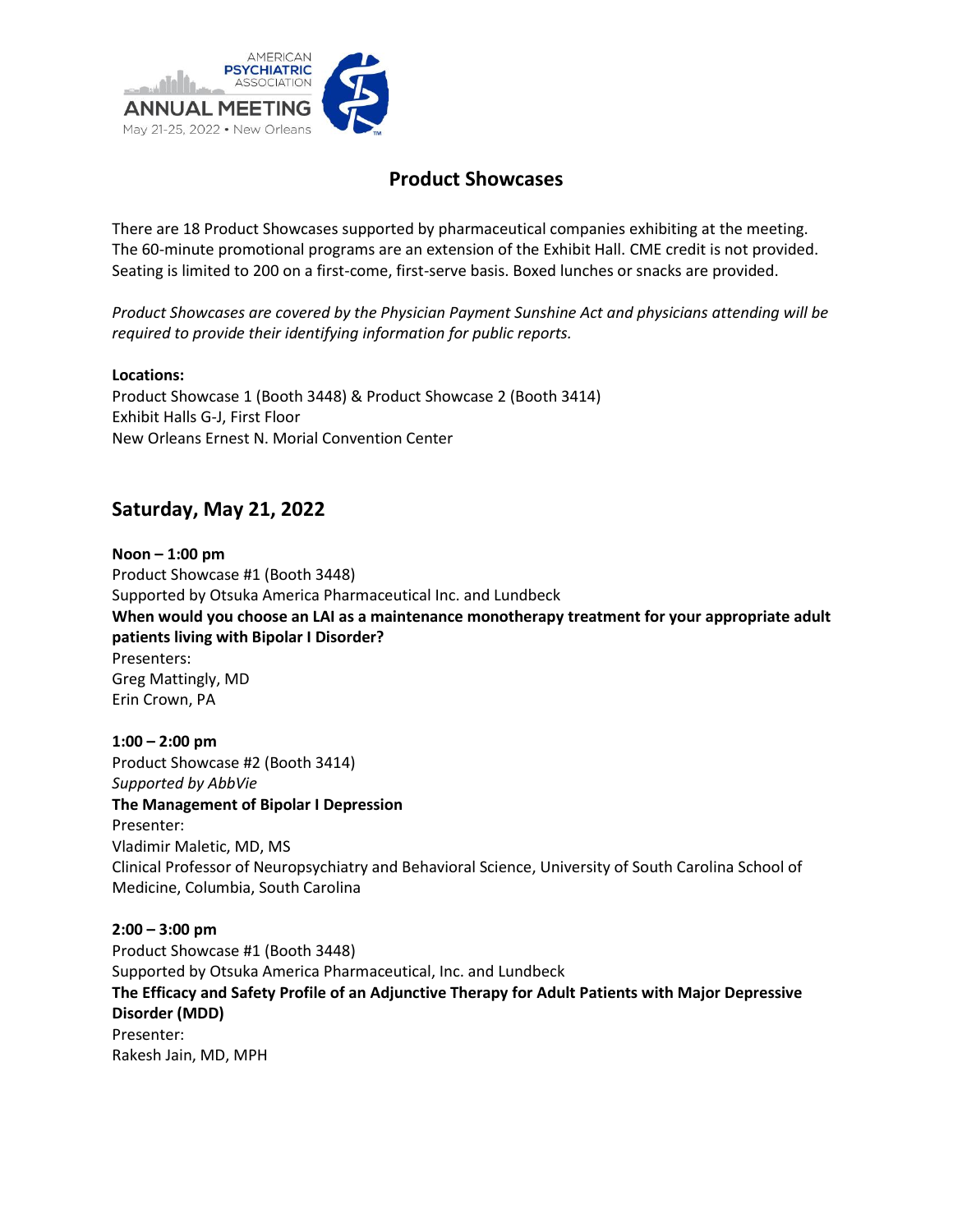# **Saturday, May 21, 2022 (continued)**

**3:00 – 4:00 pm** Product Showcase #2 (Booth 3414) *Supported by TEVA*  **How the Social Determinants of Mental Health Relate to Neuropsychiatric Disorders - What Can We Do About Them in Clinical Practice? Presenters:** Michael T. Compton, MD, MPH, DFAPA Cynthia E. Armand, MD Craig Chepke, MD, FAPA

### **Sunday, May 22, 2022**

**11:00 am – Noon** Product Showcase #1 (Booth 3448) *Supported by Janssen Pharmaceuticals, Inc.*  **Coordination of Care Between Referring Psychiatrist and Treatment Center Provider** Presenters: Rakesh Jain, MD, MPH Jamie Winderbaum Fernandez, MD, MSc, DFAPA

**Noon – 1:00 pm** Product Showcase #2 (Booth 3414) *Supported by Sage Therapeutics, Inc. & Biogen Inc.* **Challenges and Recent Advances in Understanding the Pathophysiology of Depression** Presenters: Napoleon Higgins, Jr. MD Chair, Bay Pointe Behavioral Health Vladimir Maletic, MD, MS University of South Carolina Jamie W. Fernandez, MD, DFAPA University of South Florida, Interventional Psychiatry of Tampa Bay

#### **1:00 - 2:00 pm**

Product Showcase #1 (Booth 3448) *Supported by Sunovion Pharmaceuticals Inc.* **Is D<sup>2</sup> Receptor Blockade the Best TAARget for Treating Schizophrenia? Exploring A Novel Mechanism** Presenters: Craig Chepke, MD, FAPA Jonathan Meyer, MD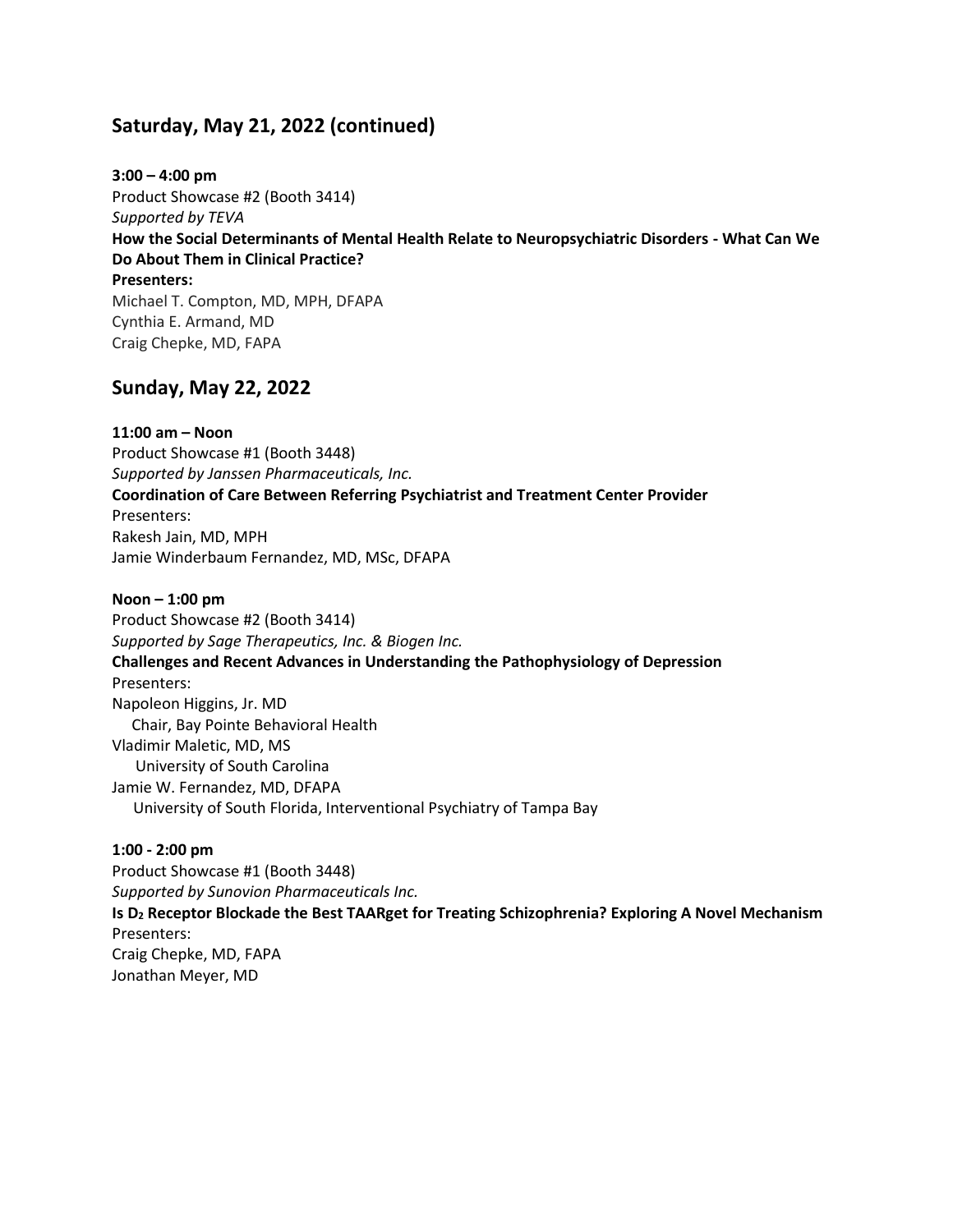# **Sunday, May 22, 2022 (continued)**

**2:00 – 3:00 pm** Product Showcase #2 (Booth 3414) *Supported by Alkermes* **Learn More: An Oral Treatment Option for Adults with Schizophrenia or Bipolar I Disorder** Presenter: Jelena Kunovac, MD, MS Chief Scientific Officer, The IMA Group, Tarrytown, NY; Adjunct Assistant Professor, University of Nevada, Las Vegas, NV

**3:00 – 4:00 pm** Product Showcase #1 (Booth 3448) *Supported by Intra-Cellular Therapies, Inc.* **Clinical Evidence Supporting the Use of a New Treatment Option for Adults with Bipolar Depression: Bipolar I or II** Presenter: Rakesh Jain, MD, MPH

### **Monday, May 23, 2022**

**11:00 am – Noon** Product Showcase #1 (Booth 3448) *Supported by Boehringer-Ingelheim Pharmaceuticals, Inc.* **Negative and Cognitive Symptom Domains in Schizophrenia** Presenters: John M. Kane, MD Christoph Correll, MD

**Noon – 1:00 pm** Product Showcase #2 (Booth 3414) *Supported by Otsuka America Pharmaceutical, Inc.* **The Evolving Role of Digital Tools and Utilization of a Treatment Option in Team-Based Psychiatric Care** Presenters: John M. Kane, MD Dawn I. Velligan, PhD Craig Chepke, MD, FAPA **1:00 – 2:00 pm** Product Showcase #1 (Booth 3448) *Supported by Eisai Inc.* **Insomnia Management: Real Patient Stories and Clinical Considerations**

Speaker: Greg Mattingly, MD Associate Clinical Professor, Washington University in St. Louis; President, Midwest Research Group; Board of Directors, APSARD; Editorial Board, Journal of Attention Disorders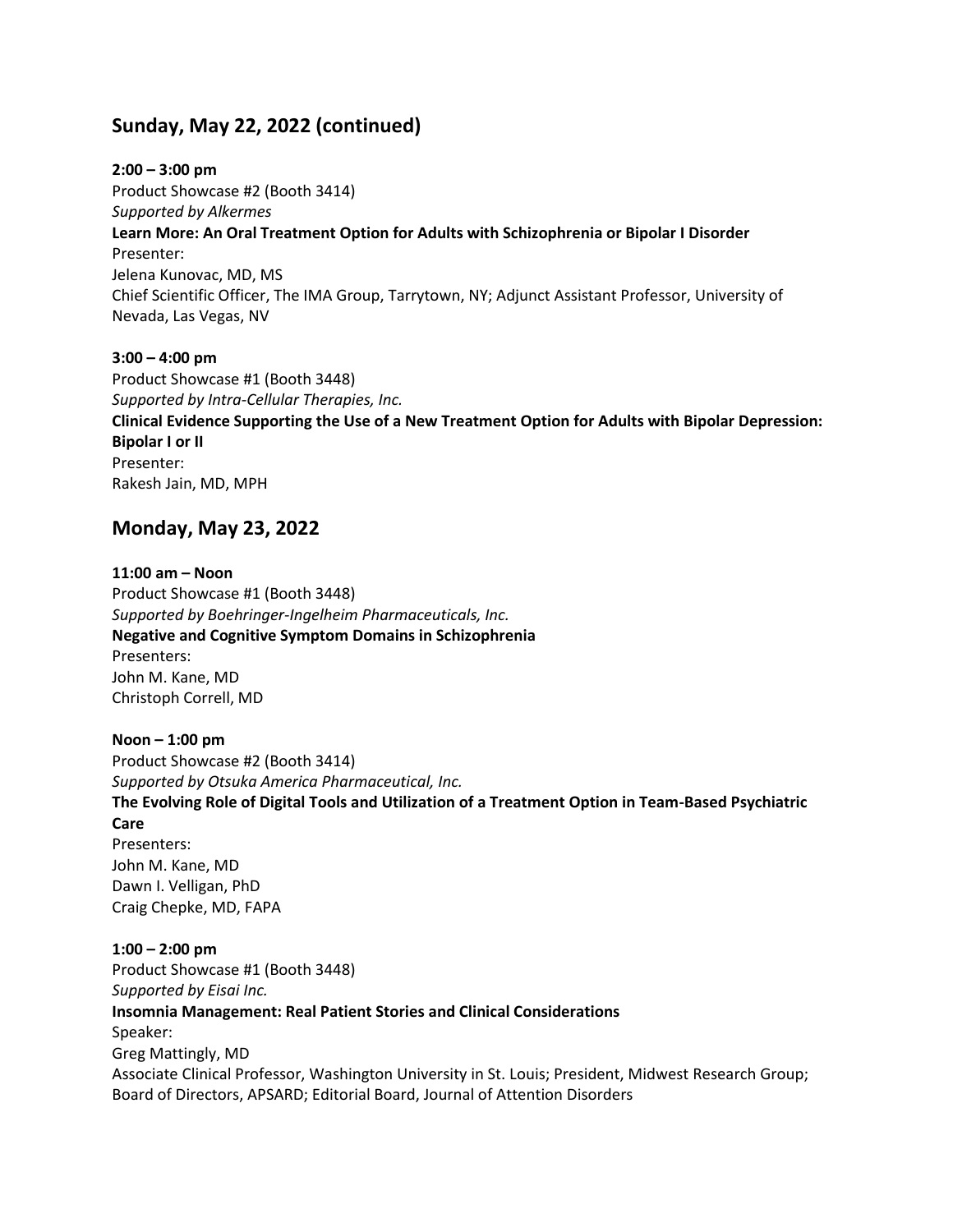### **Monday, May 23, 2022 (continued)**

#### **2:00 – 3:00 pm**

Product Showcase #2 (Booth 3414) *Supported by TEVA*  **Long-Acting Injectables in Schizophrenia: Dispelling Myths, Unlocking Clinical Value**  Presenters: John Kane, MD Leslie Citrome, MD, MPH Christoph Correll, MD Jose Rubio, MD

#### **3:00 - 4:00 pm**

Product Showcase #1 (Booth 3448) *Supported by Supernus Pharmaceuticals, Inc.* **A Nonstimulant Treatment Option for ADHD** Presenters:

Andrew J. Cutler, MD

Clinical Associate Professor of Psychiatry, SUNY Upstate Medical University, Syracuse, NY; Chief Medical Officer, Neuroscience Education Institute, Lakewood Ranch, FL

Theresa R. Cerulli, MD

Medical Director, Cerulli and Associates, North Andover, MA; Lecturer/Clinical Supervisor, Beth Israel Deaconess Medical Center, Boston, MA

# **Tuesday, May 24, 2022**

#### **11:00 am – Noon**

Product Showcase #1 (Booth 3448)

*Supported by Axsome Therapeutics*

**Beyond the Monoamine Hypothesis: A Glutamatergic Approach to Treating Major Depressive Disorder** Presenters:

Gus Alva, MD, DFAPA

Medical Director, ATP Clinical Research Costa Mesa, CA; Assistant Professor, University of California, Riverside Department of Neuroscience; Medical Director, Center for Senior Brain Health, Hoag Hospital, Newport Beach, CA

#### Greg Mattingly, MD

Associate Clinical Professor, Washington University in St. Louis, President, Midwest Research Group; Board of Directors, APSARD; Editorial Board, Journal of Attention Disorders, Washington University School of Medicine

#### **Noon – 1:00 pm**

Product Showcase #2 (Booth 3414) *Supported by Ironshore Pharmaceuticals Inc.* **Paradigm Shift: A New Appreciation for Methylphenidate in Adults With ADHD** Presenters: Greg Mattingly, MD Birgit Amann, MD